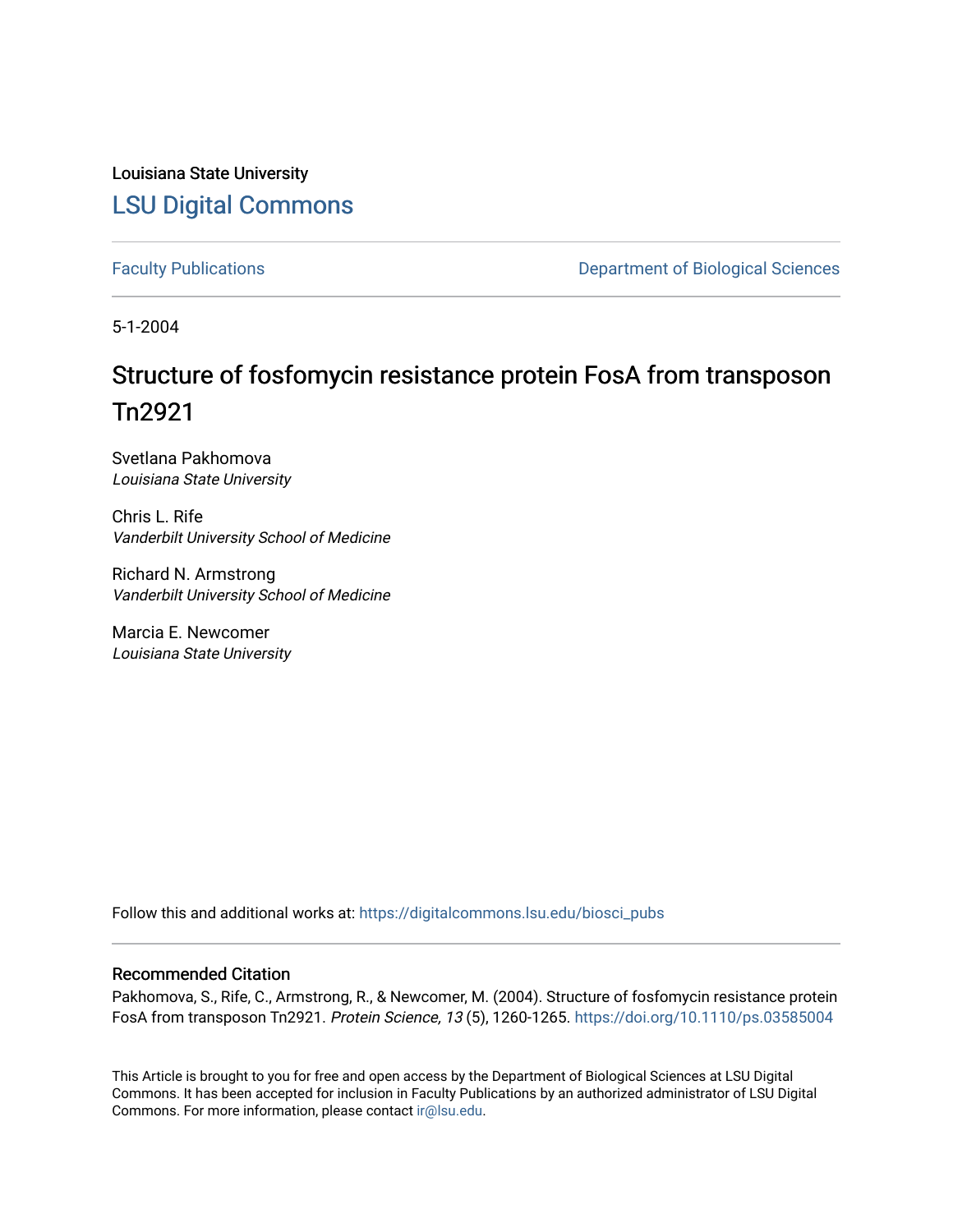# Structure of fosfomycin resistance protein FosA from transposon *Tn2921*

## SVETLANA PAKHOMOVA,<sup>1</sup> CHRIS L. RIFE,<sup>2</sup> RICHARD N. ARMSTRONG,<sup>2</sup> AND MARCIA E. NEWCOMER<sup>1</sup>

<sup>1</sup>Departments of Biological Sciences and Chemistry, Louisiana State University, Baton Rouge, Louisiana 70803, USA <sup>2</sup>Departments of Biochemistry and Chemistry, Center in Molecular Toxicology, Vanderbilt University School of Medicine, Nashville, Tennessee 37232-0146, USA

(RECEIVED December 23, 2003; FINAL REVISION February 4, 2004; ACCEPTED February 4, 2004)

#### **Abstract**

The crystal structure of fosfomycin resistance protein FosA from transposon *Tn2921* has been established at a resolution of 2.5 Å. The protein crystallized without bound  $Mn(II)$  and  $K^+$ , ions crucial for efficient catalysis, providing a structure of the apo enzyme. The protein maintains the three-dimensional domainswapped arrangement of the paired  $\beta \alpha \beta \beta \beta$ -motifs observed in the genomically encoded homologous enzyme from *Pseudomonas aeruginosa* (PA1129). The basic architecture of the active site is also maintained, despite the absence of the catalytically essential  $Mn(II)$ . However, the absence of  $K^+$ , which has been shown to enhance enzymatic activity, appears to contribute to conformational heterogeneity in the K<sup>+</sup>binding loops.

**Keywords:** fosfomycin; fosfomycin resistance protein FosA; antibiotic resistance; X-ray crystallography

Antimicrobial resistance of pathogenic microorganisms has become increasingly widespread during the past decades. Many of the previously known "miracle" drugs are no longer effective against bacteria commonly encountered in the clinic (Walsh 2000). The mechanisms of resistance that bacteria use to evade the effect of antibiotics fall into three categories, including (1) removal of the antibiotic through membrane pumps, (2) the accumulation of mutations that decrease uptake or the affinity of the target for the antibiotic, and (3) the destruction or sequestration of the antibiotic by enzymes or resistance proteins. An understanding of the principles and specific mechanisms that pathogens use to evade drugs is important in providing a basis for the rational design of new and improved therapeutic agents.

Fosfomycin [(1R,2S)-epoxypropylphosphonic acid] is an effective antibiotic against both gram-positive and gramnegative bacteria. It has been most successfully used for the treatment of lower urinary tract infections because of its excellent stability and broad spectrum of activity. The bactericidal activity of the drug is exerted through inhibition of enzyme UDP-(N-acetyl)glucosamine-3-enolpyruvyl transferase, MurA, which catalyzes the first committed step in cell wall biosynthesis (Kahan et al. 1974; Marquardt et al. 1994).

Two general types of thiol transferase enzymes (FosA and FosB) that confer resistance to fosfomycin have been identified in the genomes of microorganisms. All of these enzymes belong to the vicinal oxygen chelate (VOC) superfamily of enzymes (Armstrong 2000). The enzymes share substantial sequence identities, between 23% and 40%. The enzymes that have been characterized are functional as homodimers that require divalent cations for activity. However, they differ in their preferred divalent metal ion and thiol substrate. FosA is a  $Mn^{2+}/K^{+}$ -dependent GSH transferase (Bernat et al. 1997, 1999), whereas FosB is a Mg2+-dependent L-cysteine transferase (Cao et al. 2001) with no monovalent cation requirement.

Reprints requests to: Svetlana Pakhomova, Department of Biological Sciences, Life Sciences Building, Room 202, Louisiana State University, Baton Rouge, LA 70803, USA; e-mail:sveta@lsu.edu; fax: (225) 578-7258.

*Abbreviations:* FosA, fosfomycin resistance protein from transposon *Tn2921*; PA1129, fosfomycin resistance protein from *PA1129* gene from *P. aeruginosa*; GSH, glutathione; K<sup>+</sup> loop, potassium binding loop; RMSD, root-mean-square deviation; NCS, noncrystallographic symmetry; VOC, vicinal chelate superfamily of enzymes.

Article published ahead of print. Article and publication date are at http:// www.proteinscience.org/cgi/doi/10.1110/ps.03585004.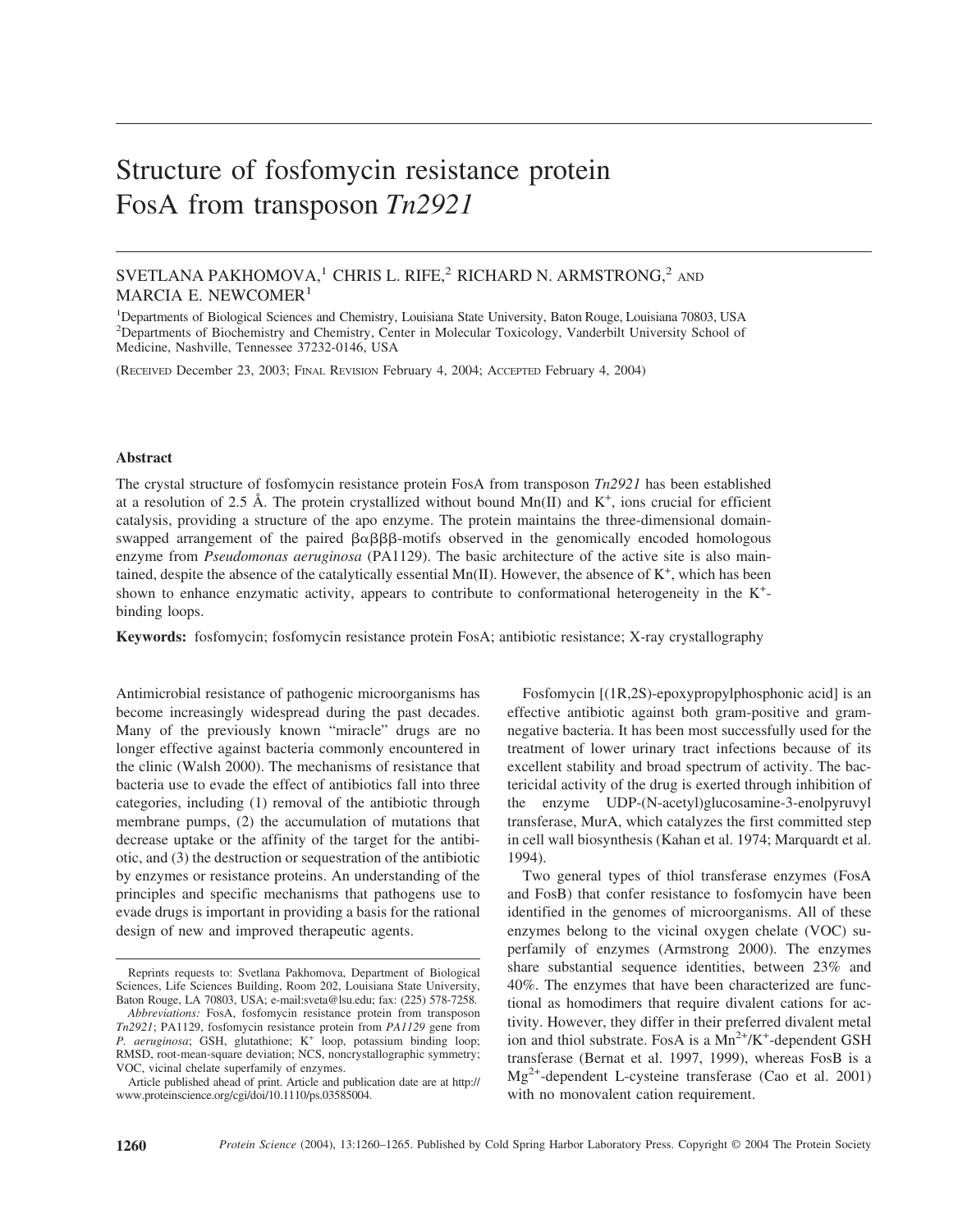

**Scheme 1**

### The most extensively studied family, FosA, catalyzes the addition of GSH to fosfomycin (Scheme 1). The protein has been characterized from two sources. The plasmid-encoded protein from the transposon Tn2921 has been extensively characterized from a mechanistic standpoint and exhibits exceptionally high catalytic activity (Bernat et al. 1997, 1998, 1999). More recently, a version of FosA (or PA1129) was identified in the genome of the opportunistic pathogen *Pseudomonas aeruginosa*. The PA1129 protein exhibits a more modest catalytic activity but confers robust resistance to fosfomycin in the biological context of *Escherichia coli* (Rife et al. 2002). The high-resolution X-ray crystal structure of PA1129 in complex with  $Mn^{2+}$ , K<sup>+</sup>, and fosfomycin was recently reported (Rife et al. 2002). The structure revealed that the active site of the enzyme is composed of paired  $\beta \alpha \beta \beta \beta$ -motifs that form the metal-ion binding cavity. The two subunits have a three-dimensional domainswapped arrangement so that each subunit contributes one  $\beta \alpha \beta \beta \beta$ -motif to each active site. The manganese ion appears to act as an electrophilic catalyst in the addition of GSH.

Despite the availability of a high-resolution structure of the PA1129 enzyme, a number of questions remain to be answered concerning the structure and function of the FosA proteins. For example, What are the principal differences in the structures of the plasmid and genomically encoded enzymes? Why is the plasmid-encoded protein so much more efficient? Does the plasmid-encoded protein have a domainswapped arrangement? What is the influence of the monovalent and divalent cations on the structure of the proteins? As a part of our program to define a basis for microbial resistance to fosfomycin, we report here a 2.5-Å resolution crystal structure of the plasmid-encoded FosA from transposon *Tn2921.* The protein crystallized as the apo enzyme with no bound monovalent or divalent cation. Thus, the structure helps define the influence of the essential metal ions on the structure of the protein.

#### **Results and Discussion**

The plasmid-encoded FosA and PA1129 share 60% sequence identity (Fig. 1). As is expected from such a high level of sequence identity, the basic molecular structure of the plasmid-encoded FosA is very similar to that of PA1129. Indeed, both proteins form very similar homodimers with the structural fold found in all other known members of the VOC superfamily of metalloenzymes (Fig. 2). Each monomer is essentially two tandem  $\beta \alpha \beta \beta \beta$  domains (referred to as the N-terminal domain and the Cterminal domain) connected by a flexible linker (residues 52–65). One notable difference between the two structures is that the linker in the Tn2921 FosA is three residues longer than the corresponding region in PA1129 and contains a turn of helix. The monomers are arranged in the homodimer with three-dimensional domain swapping so that both subunits participate in the formation of each U-shaped Mn(II) binding pocket.



**Figure 1.** Sequence alignment between FosA and PA1129. The image was generated using the program ESPript (Gouet et al. 1999).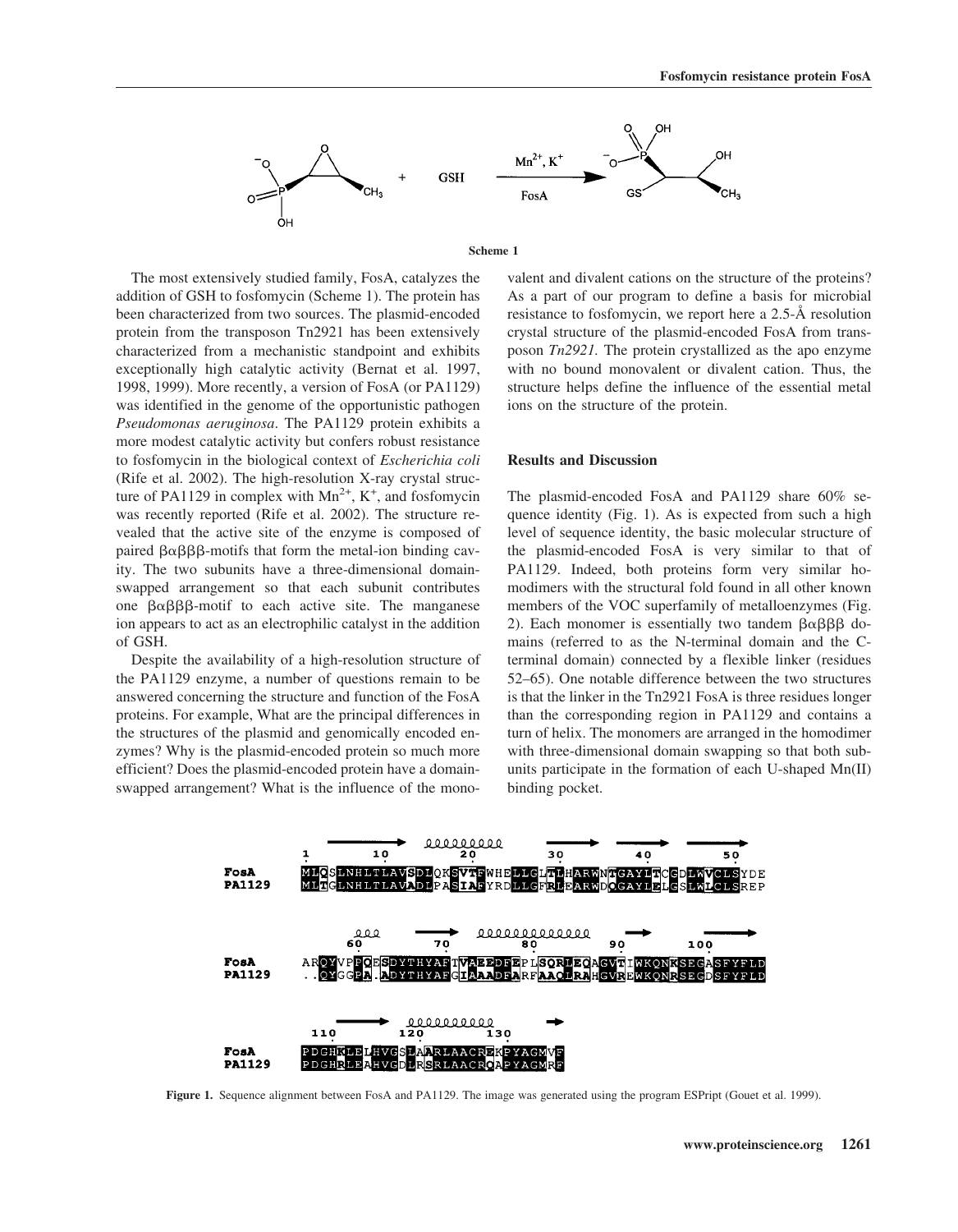

**Figure 2.** View of the FosA dimer. (*A*) A stereo view of FosA dimer along a twofold NCS symmetry axis with bound sulfate ions and glycerol molecules. Monomers A and B are shown in green and yellow, respectively. (*B*) A stereo view of superposition of FosA (magenta) and PA1129 (blue) dimers. (*C*) A trimer of dimers as observed in the asymmetric unit of the FosA structure. Pictures 2–4 were made by using SETOR (Evans 1993).

In the context of crystal packing, the FosA dimers pack with an almost perfect threefold rotation axis (Fig. 2C) to form a hexameric (trimer of dimers) asymmetric unit. Intermolecular packing contacts between the hexamers in the unit cell are sparse, so that large solvent channels permeate the relatively loosely packed crystal. The Matthews coefficient is  $3.9 \text{ Å}^3/\text{Da}$ , a value that is much higher than that expected for a compactly folded protein of this size (∼2.2  $\AA$ <sup>3</sup>/Da; Matthews 1968).

Superposition of the FosA and PA1129 dimers gives a very good fit for all of the secondary structure elements (Fig. 2B). The RMSD calculated over 178 equivalent CA atoms is 0.58 Å when the flexible linker and the  $K^+$  loop residues are omitted from the calculations. Significant differences between FosA and PA1129 are observed in the vicinity of several loops. The first major difference is in the linker between the tandem  $\beta \alpha \beta \beta \beta$ -motifs, which contains three more amino acid residues than does the same region in the homologous PA1129. In PA1129, the loops from two monomers make close packing contacts in the context of the functional dimer. In FosA, the same loops are wide open and provide access to the dimer interface (Fig. 2A,B). In the crystal structure, the cavity so formed is filled with ordered water and glycerol (present in the crystallization solution).

The  $K^+$  loops (residues 93–99) appear to be particularly flexible in Tn2921 FosA and display different conformations in all six monomers of the hexameric packing unit in the crystal structure. Only the  $K^+$  loop of molecule B is in essentially the same conformation as that observed in the PA1129 structure. All of the  $K^+$  loops have higher-thanaverage B-factors (1.8 times higher than the rest of the protein). The most significantly disordered  $K<sup>+</sup>$  loop of molecule F might be described as an "inverted" conformation when compared with the same loop in molecule B (Fig. 3). Superposition of these two particular  $K^+$  loops shows the largest deviation in CA positions between single monomers in the structure: 7.7 Å for E98(B) and E98(F). As stated earlier, crystals of FosA protein have remarkably large solvent channels, and consequently any conformational differences induced by packing contacts are minimal. However, the conformations of the  $K^+$  loops in the B and F molecules may be a result of the packing of FosA hexamers in the crystal lattice. In contrast, the structures of the loops from the other four monomers in the hexamer are not influenced by crystal packing contacts. The multiple observed conformations of the  $K^+$  loops of molecules A, C, D, and E fill intermediate positions between the two extreme conformations (Fig. 3) of the B and F molecules. The relatively increased flexibility of the  $K^+$  loops may be due to the absence of potassium ions, but it is somewhat surprising that



**Figure 3.** A stereo view of superposition of  $K^+$  loops from six independent molecules of metal-free (FosA, light gray) and metal-bound (PA1129, dark gray) enzymes. The  $K^+$  loops in the metal-free enzyme adopt a variety of conformations in the six monomers of the asymmetric unit. The side chain of glutamate 98 is included in the loops that represent the extremes of the spectrum of conformations.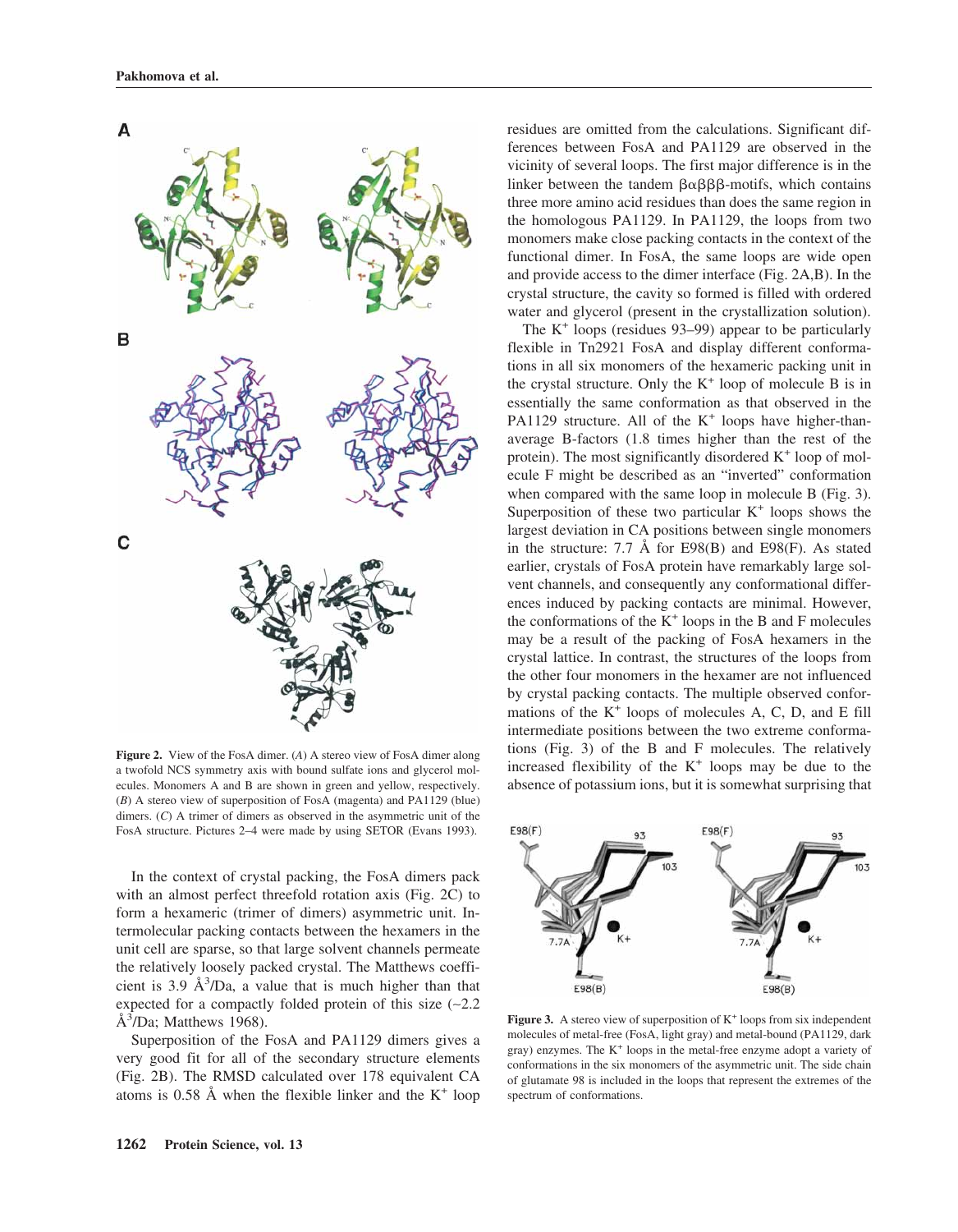ammonium ions, which are present in high concentration in the crystallization solution, do not appear bound in the loops. Ammonium is known to activate the enzyme to essentially the same extent as  $K^+$  (Bernat et al. 1999), and yet no density that might be attributed to an ammonium ion (or water molecule) is apparent in the  $K^+$  loop regions.

Despite the fact that the crystallization experiments were performed in the presence of  $MnCl<sub>2</sub>$  and fosfomycin, electron density that might be attributed to these species also does not appear in the structure. Nevertheless, the activesite geometry in FosA is very similar to that described for PA1129 (Fig. 4). The absence of  $Mn(II)$  in the metal site may be due to the relatively low pH (pH 6.5) of the buffer in the crystallization experiments, in which one or more of the histidine ligands may be protonated. Interestingly, electron density consistent with a sulfate ion is observed in the active site near the position where the phosphonyl group of fosfomycin is located in the PA1129 structure (Rife et al. 2002). Thus, even in the absence of the essential mono- and divalent cations, the vestige of an anion-binding site is apparent in the enzyme active site. There is also an additional sulfate-binding site in some of the molecules in the vicinity of the potassium-binding loop. It is interesting to note that the secondary sulfate-binding site is positioned in the place of side chain of E95 in PA1129 (Fig. 4; equivalent residue E98 in FosA).

The structure of the Tn2921-encoded FosA has several implications for the function of the enzyme. The more extended loops that connect the  $\beta \alpha \beta \beta \beta$ -motifs and more open structure near the dimer interface suggest that this enzyme may be more flexible than PA1129, a factor that would favor rapid release of product. Although the Mn(II) ion is crucial for substrate binding and catalysis, in the absence of divalent cation there remains at least a vestige of an anionbinding site to accommodate the phosphonyl group of the substrate. The side chain of R122 is likely to be directly involved in substrate binding.

It is surprising that even in the presence of high concentrations of ammonium ion, a good  $K^+$  mimetic (Bernat et al. 1999), none of the  $K^+$  loops show any indication of being occupied by  $NH_4^+$ . It may be the case that  $K^+$  loop conformation and occupancy requires that Mn(II) or fosfomycin be bound in the active site. The acquisition of Mn(II) by the protein has been shown to be a kinetically complex process that might suggest significant conformational heterogeneity in the apoenzyme (Bernat and Armstrong 2001). The crystal structure of the apoenzyme indicates that this heterogeneity does not involve the metal binding site directly. However, it is possible that the kinetic complexity relates to conformational heterogeneity in the  $K^+$  loops nearby.

#### *Conclusions*

The structure of the apoenzyme of Tn2921 FosA clearly indicates that the divalent cation-binding site is preformed by the paired  $\beta \alpha \beta \beta \beta$ -motifs and is probably enforced by the three-dimensional domain-swapped dimeric structure. In contrast, the neighboring monovalent cation-binding loop is more flexible and remains unoccupied even in the presence of high concentrations of  $NH_4^+$ . These observations suggest that the  $K^+$  ion, which is rather loosely bound  $(K_d = 6.2$  mM), may be recruited to the active site only after Mn(II) and fosfomycin are bound.



Figure 4. (*A*) The active site cavity of subunit A of FosA with bound sulfate ions. Superimposed active site residues, Mn(II), fosfomycin, and K<sup>+</sup> loop from PA1129 FosA are shown in pink. (*B*) Close-up stereo view of the active site.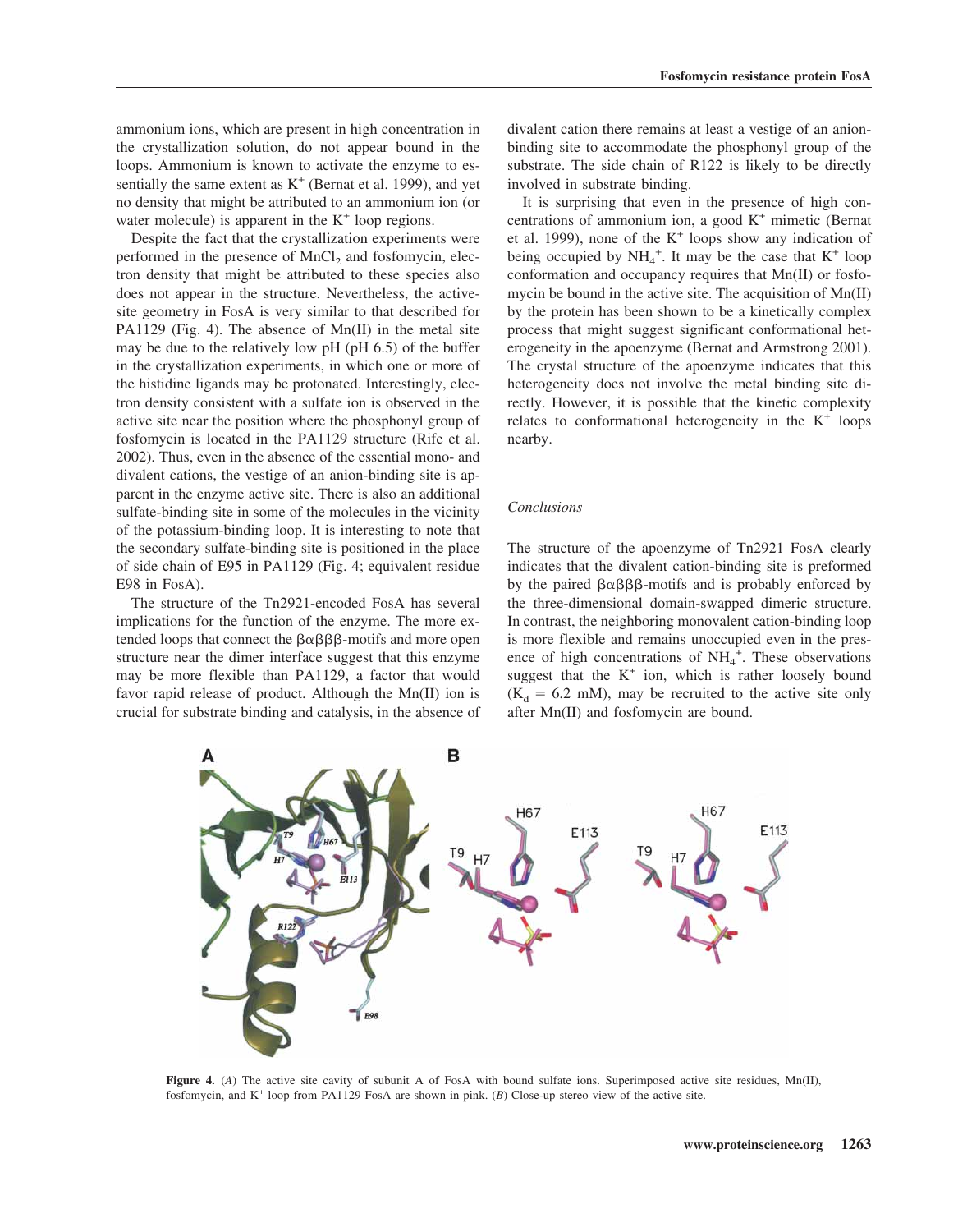#### **Materials and methods**

#### *Crystallization*

FosA was expressed and purified as previously reported (Bernat et al. 1997). Crystals of the enzyme were obtained using the hanging drop vapor-diffusion method by mixing equal volumes of protein at 12 mg/mL, 0.6 mM manganese (II) chloride, 0.6 mM fosfomycin, and the reservoir solution (1.6 M ammonium sulfate, 100 mM sodium citrate at pH 6.5, 5% glycerol) at 22° C. The crystals grew in 5–7 d and belonged to tetragonal space group I422 with  $a = 208.597$  Å,  $c = 136.358$  Å.

#### *Data collection, structure solution, and refinement*

Diffraction data were collected at 113 K from a single frozen crystal on an ADSC Quantum 4 CCD area detector at Argonne National Laboratory (APS) BIOCARS beamline 14-D  $(\lambda = 0.9797 \text{ Å})$ . The images were processed and scaled using DENZO and SCALEPACK (Otwinowski and Minor 1997). Data collection and data processing statistics are summarized in Table 1.

We initially assumed that there were four dimers in the asymmetric unit, as such packing would give a Matthews coefficient of

**Table 1.** *Data collection and refinement statistics*

| Wavelength (Å)                        | 0.9797      |
|---------------------------------------|-------------|
| Resolution $(A)$                      | $12 - 2.5$  |
| Temperature (K)                       | 113         |
| Space group                           | 1422        |
| Cell dimensions                       |             |
| $a(\AA)$                              | 208.597     |
| c(A)                                  | 136.358     |
| No. of molecules per asymmetric unit  | 6           |
| No. of unique reflections             | 51,262      |
| $R_{sym}$ (%) <sup>a,b</sup>          | 8.2(44.2)   |
| Completeness $(\% )$                  | 98.9 (90.3) |
| Redundancies                          | 7.3         |
| $I/\sigma(I)$                         | 20.5(2.7)   |
| Refinement statistics                 |             |
| Resolution range                      | $12 - 2.5$  |
| No. of reflections used in refinement | 46,761      |
| $\sigma$ cutoff used in refinement    | $\Omega$    |
| $R/R_{free}$ (%) <sup>c</sup>         | 18.32/23.04 |
| Number of refined atoms               |             |
| Protein                               | 6613        |
| Heterogen atoms                       | 92          |
| Water                                 | 348         |
| Average B-factors $(\AA^2)$           |             |
| Protein                               | 30.5        |
| Sulphate anions                       | 41.9        |
| Glycerol                              | 33.3        |
| Water                                 | 46.4        |
| R.m.s. deviations                     |             |
| Bonds (Å)                             | 0.016       |
| Angles $(°)$                          | 1.672       |

<sup>a</sup> Values in parentheses are for the highest-resolution shell.

 $B_{sym} = \sum I_i - \langle I_i \rangle / \sum I_i$ , where  $I_i$  is the intensity of the *ith* observation and  $\langle I_i \rangle$  is the mean intensity of the reflection.

 $\langle I_i \rangle$  is the mean intensity of the reflection.<br><sup>c</sup> *R* =  $\sum |F_o| - |F_c| / \sum |F_o|$ , where *F<sub>o</sub>* and *F<sub>c</sub>* are the observed and calculated structure factors amplitudes.  $R_{free}$  is calculated by using 3.0% of reflections omitted from the refinement.

|  | Table 2. Cross-rotation function peaks |  |  |
|--|----------------------------------------|--|--|
|--|----------------------------------------|--|--|

| Peak           | $CC^a$ | $R_f^{\ b}$ |
|----------------|--------|-------------|
| 1              | 9.5    | 56.5        |
| $\overline{2}$ | 9.2    | 56.7        |
| 3              | 9.1    | 56.6        |
| $\overline{4}$ | 9.0    | 56.7        |
| 5              | 8.9    | 56.8        |
| 6              | 8.8    | 56.7        |
| 7              | 8.7    | 56.7        |
| 8              | 8.6    | 56.8        |
| 9              | 8.6    | 56.8        |
| 10             | 8.6    | 56.8        |

<sup>a</sup> (CC) Correlation coefficient (mean CC and  $\sigma$  are 8.44 and 2.5, respectively).

 $\phi$  (R<sub>f</sub>) R factor of cross-rotation function.

2.9 Å/Da, and a solvent content of 57.2% (Matthews 1968), values consistent with well-ordered protein crystals of relatively small proteins. The structure was solved by molecular replacement procedure as implemented in AMORE (CCP4 1994). A dimer of PA1129 (PDB accession code 1LQK; Rife et al. 2002) was used as the search model. The cross-rotation functions, calculated either with a dimer or a monomer model, however, did not show any peaks with a reassuring signal-to-noise ratio, presumably a result of the high number of protein molecules in the asymmetric unit and moderate sequence identity between two proteins. In addition, no relationship among the continuum of peaks that would be consistent with four dimers in the asymmetric unit was apparent. Nevertheless, the first peak of the cross-rotation function calculated with a dimer model (Table 2) was assumed to be correct and the corresponding translation function solution was fixed to search for additional dimers in the asymmetric unit. Only two additional dimers could be located in the asymmetric unit to give a total of three. This solution corresponds to a solvent content of 67.9% and a Matthews coefficient of  $3.9 \text{ Å}^3/\text{Da}$ . The correlation coefficient and R-factor for this solution were 31.0 and 54.4, respectively.

Refinement of the structure was performed with REFMAC (CCP4 1994). No sigma cutoff was applied to the data. A bulk solvent correction as well as NCS restraints between all six molecules were applied. However, the flexible parts of the protein molecules were released from the NCS restraints. Bound sulfate ions and glycerol molecules were identified according to high peaks in difference Fourier maps. The final model consists of residues 1–140, 1–139, 1–138, 1–137, 1–138, and 1–138 for protein molecules A, B, C, D, E, and F, respectively, 10 sulfate ions, 7 glycerol molecules, and 348 water molecules. The molecules display good stereochemistry with 91.9% of nonglycine residues falling in the most favored regions of a Ramachandran plot and none in disallowed regions.

#### *Data deposition*

The atomic coordinates have been deposited to the Protein Data Bank with the accession code 1NPB.

#### **Acknowledgments**

This research was supported by NIH grants R01 AI42756, P30 ES00267, T32 GM08320, and R01 GM55420, as well as by the